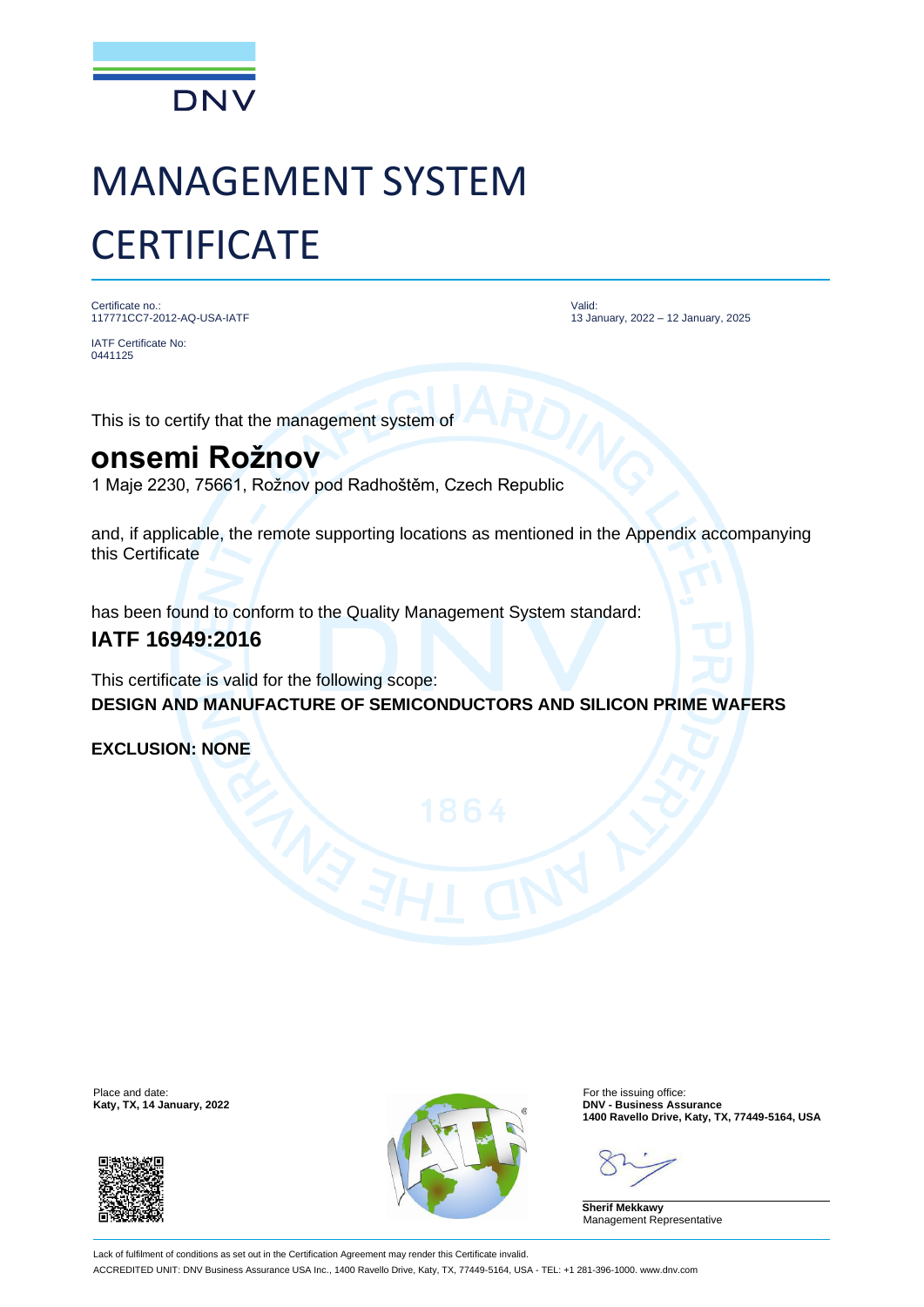

Certificate no.: 117771CC7-2012-AQ-USA-IATF IATF Certificate No: 0441125 Place and date: Katy, TX, 14 January, 2022

## **Appendix to Certificate**

#### **onsemi Rožnov**

Remote Support Locations included in the certification are as follows:

| <b>Site Name</b>              | <b>Site Address</b>                                                                                                | <b>RSL Activities</b>                                                                                                                                                                                   | <b>Certification</b><br><b>Body</b> |
|-------------------------------|--------------------------------------------------------------------------------------------------------------------|---------------------------------------------------------------------------------------------------------------------------------------------------------------------------------------------------------|-------------------------------------|
| onsemi Corporate Headquarters | 5005 East McDowell Road.<br>Phoenix, AZ, 85008, USA                                                                | <b>Contract Review, Customer</b><br>Service, Information Technologies,<br>Laboratory, Product Design, Policy<br>Making, Quality System<br>Management, Sales, Strategic<br>Planning, Supplier Management | <b>DNV</b>                          |
| onsemi Carmona                | Golden Mile Business Park - SEZ,<br>Governor's Drive, Carmona Cavite,<br>4116, Philippines                         | Laboratory, Purchasing                                                                                                                                                                                  | <b>DNV</b>                          |
| onsemi Seremban ATO           | Lot 122 Senawang Industrial<br>Estate, 70450 Seremban, 00000,<br>Negeri, Sembilan, Malaysia                        | Laboratory                                                                                                                                                                                              | <b>DNV</b>                          |
| onsemi Bratislava             | Twin City C, Mlynské nivy 14, 821<br>09 Bratislava, Slovakia                                                       | <b>Product Design</b>                                                                                                                                                                                   | <b>DNV</b>                          |
| onsemi East Greenwich         | 1900 South Country Trail, East<br>Greenwich, RI, 02818-1631, USA                                                   | Product Design, R&D                                                                                                                                                                                     | <b>DNV</b>                          |
| onsemi Bengaluru              | Prestige Saleh Ahmed 01-06 Floor,<br># 105 Infantry Road, Bengaluru -<br>65001, India                              | Sales                                                                                                                                                                                                   | <b>DNV</b>                          |
| onsemi Beijing                | Room 516, 5/F, Block A Innovation<br>Plaza, Tsinghua Science Park<br>Haidan District, Beijing 100084<br>P.R. China | <b>Sales</b>                                                                                                                                                                                            | <b>DNV</b>                          |
| onsemi Bundang                | 7th & 9th Floors, Hunus Bldg., 93<br>Baekhyeon-ro, Bundang-gu,<br>Seongnam-si, Gyeonggi-do, Seoul,<br>13595, Korea | <b>Sales</b>                                                                                                                                                                                            | <b>DNV</b>                          |
| onsemi Kokomo                 | 2529 Commerce Drive, Suite B,<br>Kokomo, IN, 46902, USA                                                            | <b>Sales</b>                                                                                                                                                                                            | <b>DNV</b>                          |
| onsemi Livonia                | 19500 Victor Parkway, Suite 375,<br>Livonia, MI, 48152-7012, USA                                                   | <b>Sales</b>                                                                                                                                                                                            | <b>DNV</b>                          |
| onsemi Munich                 | Einsteinring 28, 85609 Aschheim<br>München, Germany                                                                | Sales                                                                                                                                                                                                   | <b>DNV</b>                          |
| onsemi Nagoya                 | 8F Nagoya daiichi Bldg, 1-19-24<br>Nishiki, Naka-ku, Nagoya-City,<br>Aichi, 460-0003 Japan                         | Sales                                                                                                                                                                                                   | <b>DNV</b>                          |



Lack of fulfilment of conditions as set out in the Certification Agreement may render this Certificate invalid. ACCREDITED UNIT: DNV Business Assurance USA Inc., 1400 Ravello Drive, Katy, TX, 77449-5164, USA - TEL: +1 281-396-1000. www.dnv.com